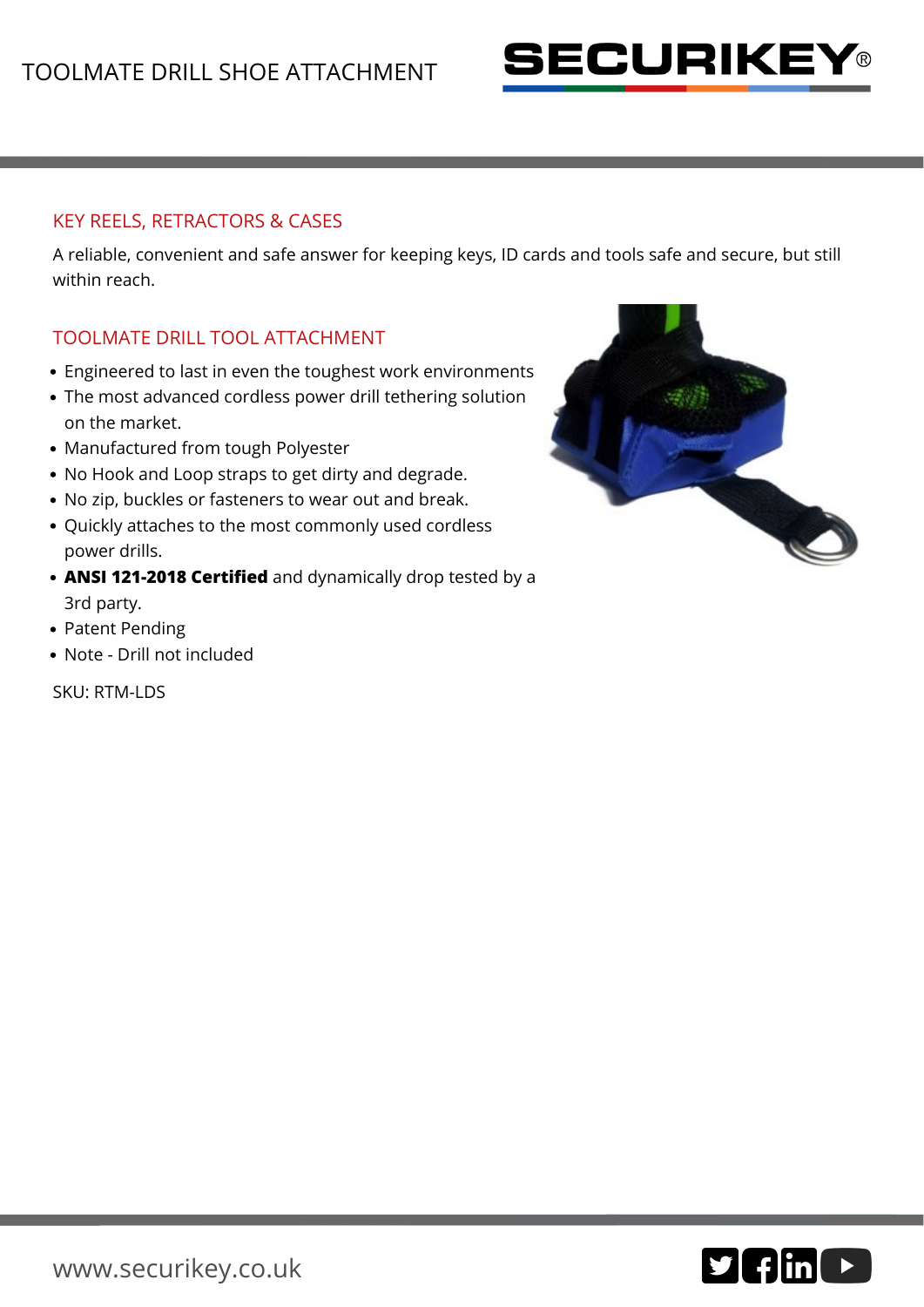

## ADDITIONAL INFORMATION

| Weight            | $0.085$ kg                    |
|-------------------|-------------------------------|
| <b>Dimensions</b> | 80 (H) x 170 (W) x 100 (D) mm |

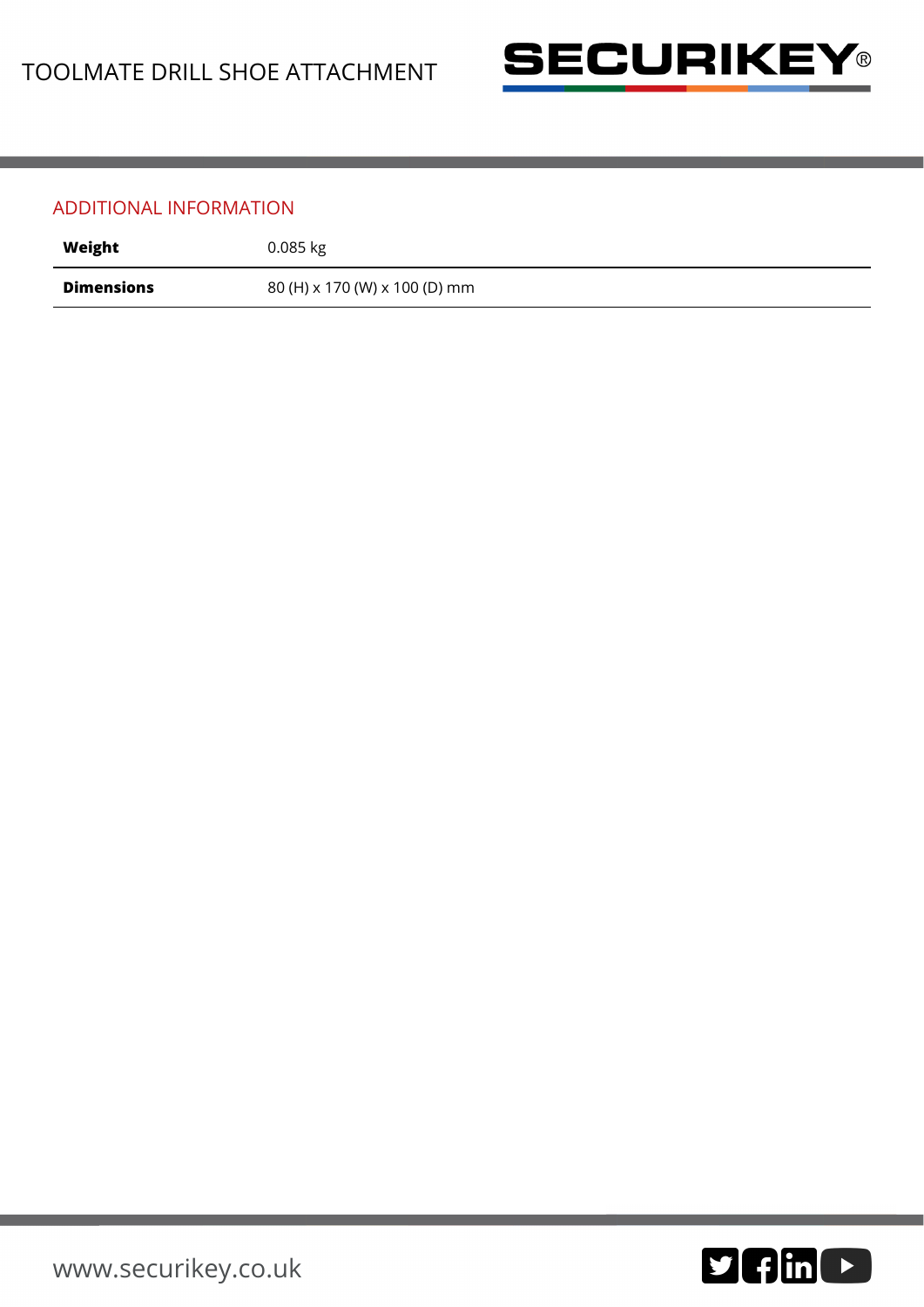

## TOOLMATE DRILL SHOE ATTACHMENT IMAGES





Toolmate Drill Shoe Attachment Toolmate Drill Shoe Attachment